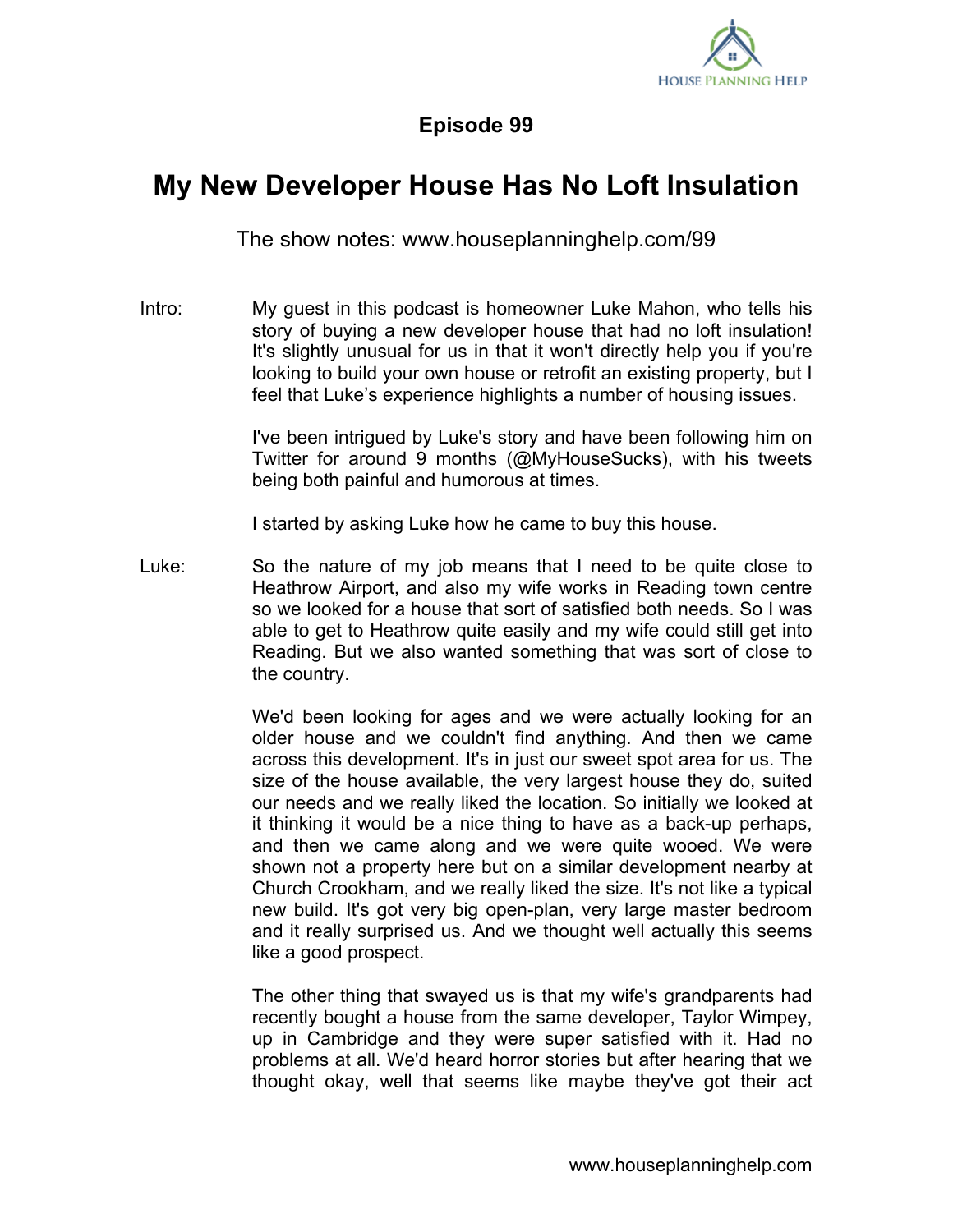

together, then maybe it's something we should take a leap of faith on, which is why we ended up buying this property.

- Ben: I want to have a chat with you to see what we can discover about developer housing, what we can learn and I'm assuming your story is an extreme case? I'm hoping it is.
- Luke: I don't know if it is. I think part of the reason why people have heard about my story is because I'm in marketing and I know how to make noise and create publicity. So I created a Twitter account to kind of create some noise about what was going on. But the only reason I did all of that is because when we moved into the house we noticed we had a number of issues which were actually very, very significant. Probably the most significant issue being the fact that we had no insulation in the property whatsoever.
- Ben: Let me stop you there because I mean that's pretty major, plus it's something that you don't necessarily see.
- Luke: No, but we were really really cold. So we moved in September 26th and it was very cold and the nature of the house that we're in, it's a three storey house. The top floor is effectively in the eaves of the roof and at that time master suite. Very large room, big selling point of the house so we were thrilled to be in there. But after about a month started to get cold, we were into October time. My wife was getting into bed shivering and you could feel a breeze going across our faces and my wife actually was in tears at one point saying this is ridiculous, we've just spent all this money. It was a very significant expense and so I'm freezing in my own bed. The whole reason that we liked the idea of a new build is that we wouldn't have draughts, we wouldn't be fixing the place up, that it meets all these great regulations, it's going to be super-insulated. They actually advertise it as being a grade 3 eco-house I think they called it. So it's effectively insulated to a certain point. So we thought it's going to be lovely and warm, just like my wife's grandparents' house is. But no, we were freezing.

So this went on for a while and my wife was actually in tears about this, and I said let me just check and see what's going on. And there is a small hatch that goes into like a sub-loft almost where our aerial is and I went and had a little nose up there and there was no insulation up there.

So I contacted the developer, Taylor Wimpey, and said please can we have a look at this. They came out and said "oh yeah, there's no insulation there". I said "well can we rectify that" and they came out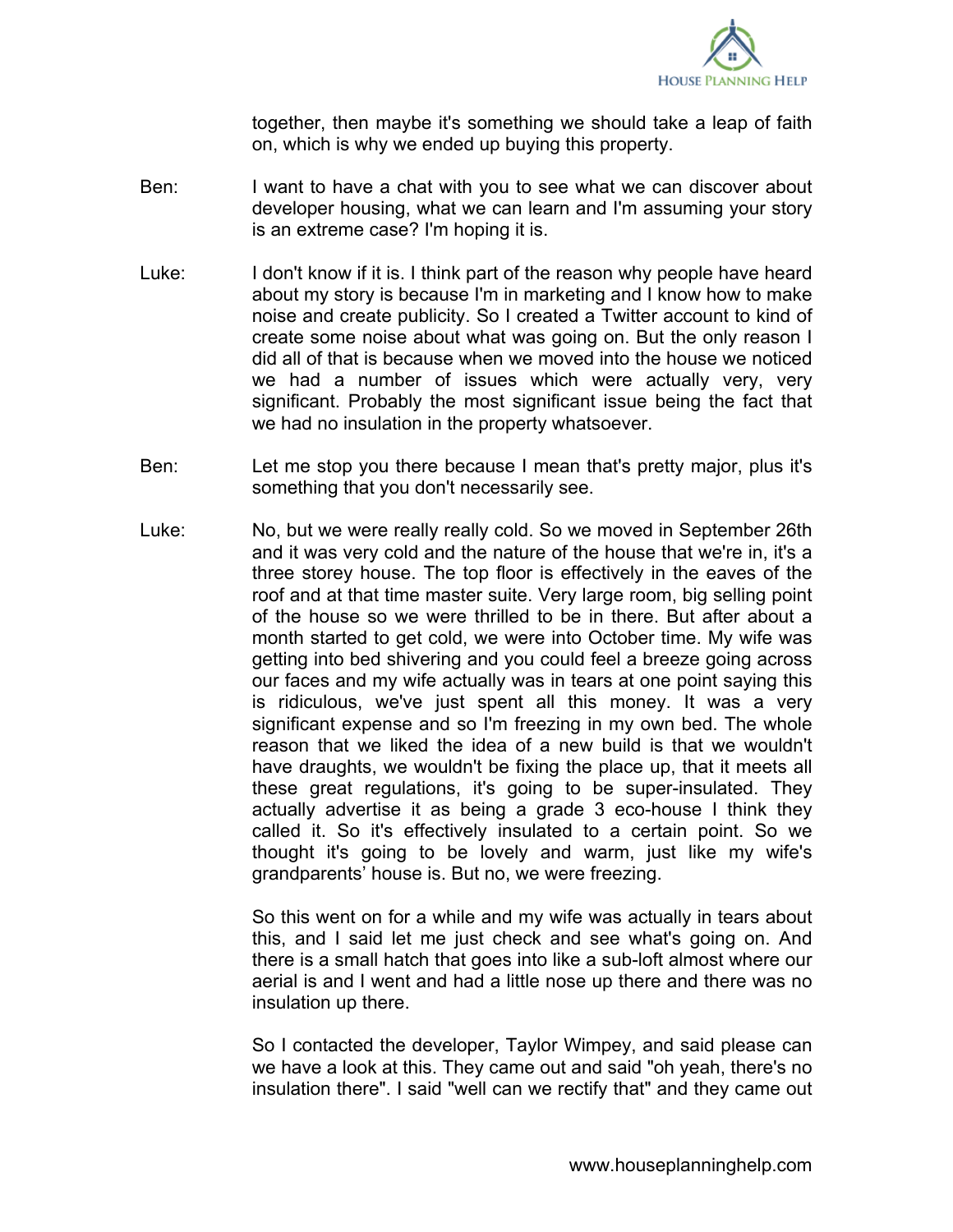

and stuffed some insulation in there. Still freezing cold. So I said "what about the rest of the, what about the walls in that room, that sort of go under the eaves. I don't think there's any insulation in there?" "Oh no, there definitely is, there definitely is". Huge fights. After a big fight they came out, they cut holes. This is going into Christmas last year. And guess what, you could see out to the outside world. There was nothing, it was just plasterboard.

So they came out and they sort of stuffed some insulation in there. It was still freezing after that. Shocking things that happened about that. They came out, cut the holes in the wall, stuffed insulation into it, patched the holes up and then the last working day before Christmas they had all these big patches on the walls. I had a big family Christmas thing going on and I was constantly harassing our customer care support staff here on site, saying "look can someone please come round and paint these walls because I've got all my family are going to be here in a day." And in the end they came round with a tub of paint and a roller and said "sorry, all the painters have gone home." So I ended up on the last working day before Christmas painting my own walls with a roller waiting for my family to turn up. Such is the level of customer care when you buy a new house from a developer.

- Ben: That wasn't the only thing though.
- Luke: No, it wasn't the only thing at all! In total, when we added it all up, we've had between 400 and 500 snags in total. So it's not insignificant.
- Ben: 400 and 500?!
- Luke: Yeah, we started off at about 150 and that grew quite rapidly as we started to discover all sorts of things around the house. So it's a huge list of snags. Now some are quite minor, so you know, cracks on walls, things where plasterboard isn't properly matching and so on, but some of them are very significant. For example, toilets being placed in the wrong place, wrong tiles being put down, windows - our bay window had to be removed and replaced because it was put in so badly that it was actually at an angle.

We've had doors had to be replaced, we've had walls had to come down, three walls in the house had to come down and be rebuilt because they were put in incorrectly, or at an angle or were not properly put in, i.e. didn't have enough studs in them so they wobbled. So yes, we had wobbly walls.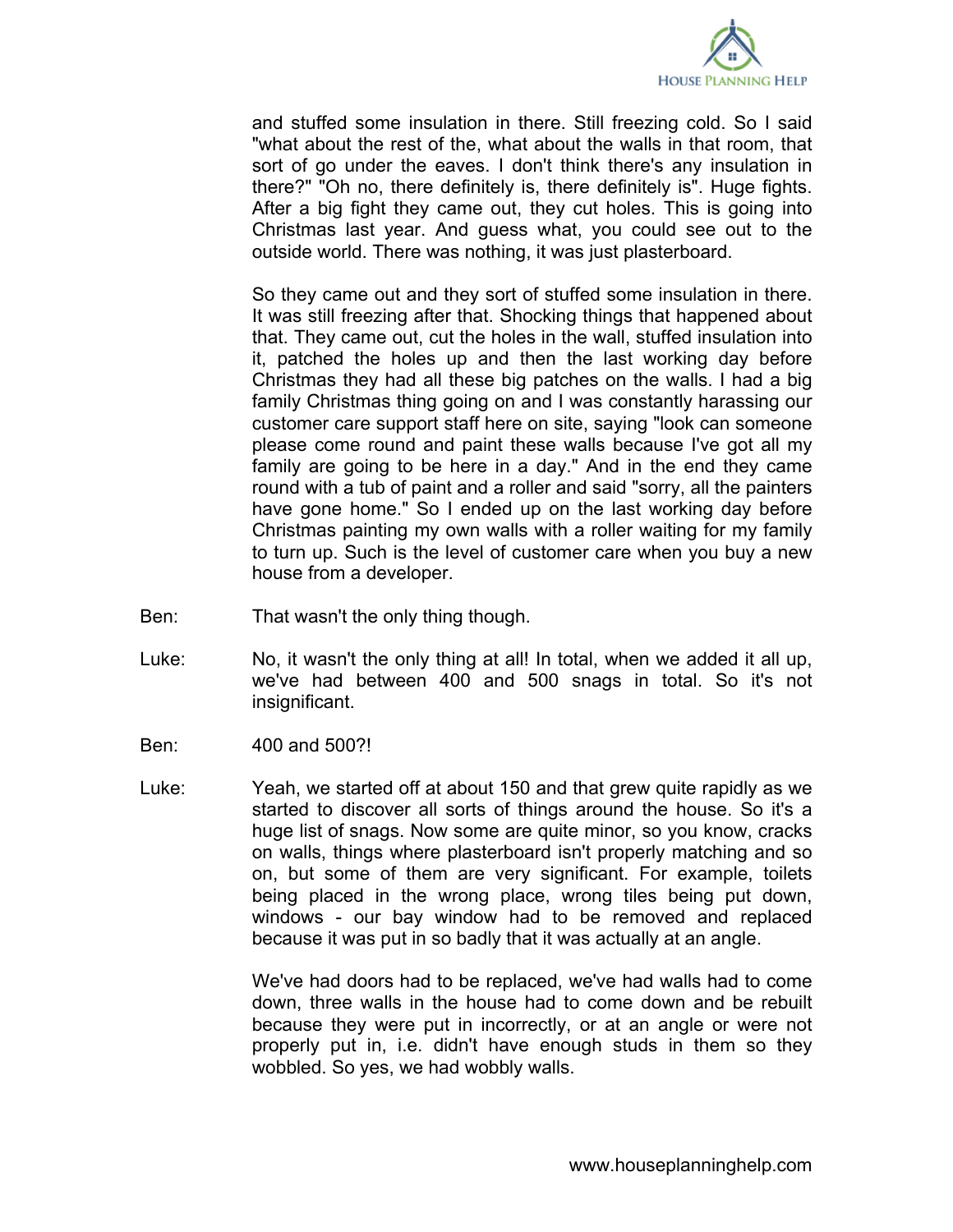

Another issue as well for example, all the air bricks around the house were either set too low to the ground or were actually underground. We had a number of air bricks which were underground, so that was causing a problem as well.

So the house simply didn't meet building regulations but the snag list was vast. We throughout, bearing in mind we moved in on 26th September, it's now what the 9th September, it's around that time, so we're nearly a year in. We've got through most of the snags.

To get to this point, first of all I was being ignored consistently, so after the incident around Christmas I thought I'm being ignored, things aren't getting done, so I created some posters and I put posters in the window. We're quite close to the show home, and I basically said this house doesn't meet building regulations, we're being ignored, we sent them these long letters to head office and...

- Ben: Can I stop you there because how do you know a house meets building regulations? You say it, but how do you know?
- Luke: Because we checked the regulations. Because we thought this is a problem, why is this air brick so low? Because what was happening was the air bricks, a good example, they would draw water in when we had a cold night or a damp night, and then it would spit the water out, so when you'd go out to walk round the side of the house you'd see these splays of water coming out from the air bricks. And I thought that can't be right. So we checked a number of things. We checked building regulation data and also we checked the NHBC guidelines.

Now it's important to note that these houses are built to NHBC guidelines. The other thing that's really important to note is that the NHBC sign off these properties, not the local building authority.

- Ben: Individually or just the whole site?
- Luke: They do come round and inspect the houses individually, but primarily they only inspect the main, what we can gather, is they inspect the main show home and then they do cursory inspections of the other houses.

Now we have got an inspection sheet that we've seen because we applied for it and we got it through, which shows four inspections here at this property. It does say that there is, on one of the sheets, that there is a possible customer dissatisfaction issue. [Luke laughs.] Shocking!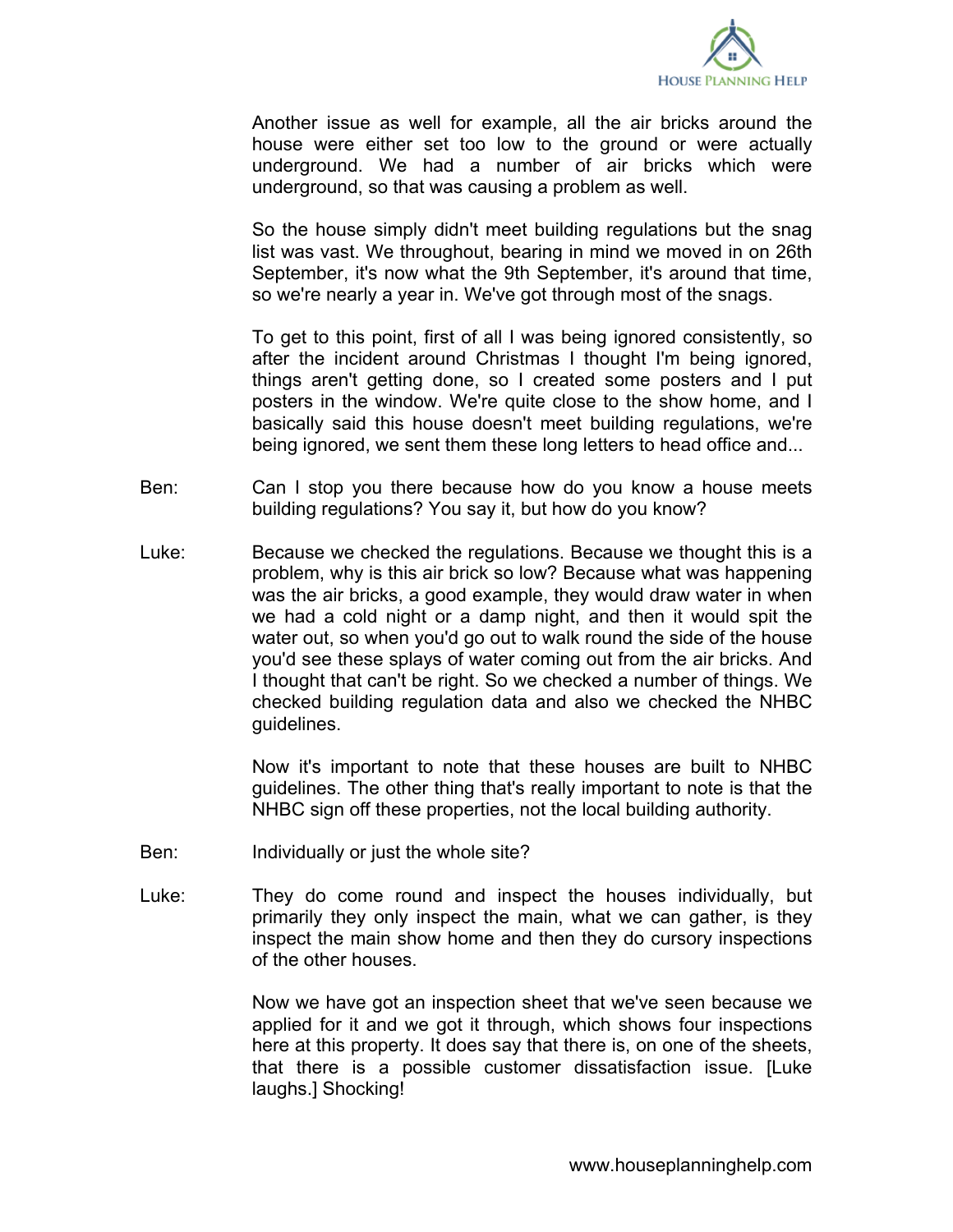

So obviously they picked up on problems that were here but it's interesting I think that building regulations don't sign-off these properties, so the local council, we're in Woking Borough Council, and we all know what it's like, if you self-build or you're building an extension, you have to go through building regulations, they come out, they inspect and they won't sign anything off until they've inspected it and they're happy that things have been done. Whereas the NHBC, what we can gather is, and this is when we've taken them to task over this, they'd come out and inspected it. They had noted there was no insulation and they had said is insulation going to go into the property, and Taylor Wimpey had effectively just said yes, we're going to put it in. So effectively they'd signed the property off on a promise. Can you imagine building regulations or building authority doing that? They'd never do that! So why is it that with these new builds effectively they're able to get these things signed off without actually doing anything on the basis of a promise? That's quite scary.

- Ben: So where did this leave you?
- Luke: Well, so going back to the point around Christmas, we'd put these posters up in the window. We knew there were problems with the house and we'd said at the time there were like 180 snags, which was all we knew at the time. We obviously uncovered a lot more subsequent to that.

We put these posters up, basically just alerting people to the facts that, when they were buying this house there were clearly some problems here. That created something of a ripple! We got some communication back and forth but it was all promise. We just had people sit, and the amount of people I've had sit in my living room promising me the earth. "Oh yeah, we'll get this fixed don't worry, it'll be sorted it'll be done in two weeks, la la la". We've had this so many times.

So we had a period of that, and then we had some cursory people coming in fixing small things here and there but things just weren't moving at any kind of pace. We had a couple of weeks where things were just doing very minor things, it was just very slow and the work wasn't great. So we got more frustrated with this.

At that point I set up a Twitter account, and my Twitter handle is @MyHouseSucks. Set up that account and just started taking pictures of the problems that we found around the house and posted them on Twitter and saying this is what it's like to buy a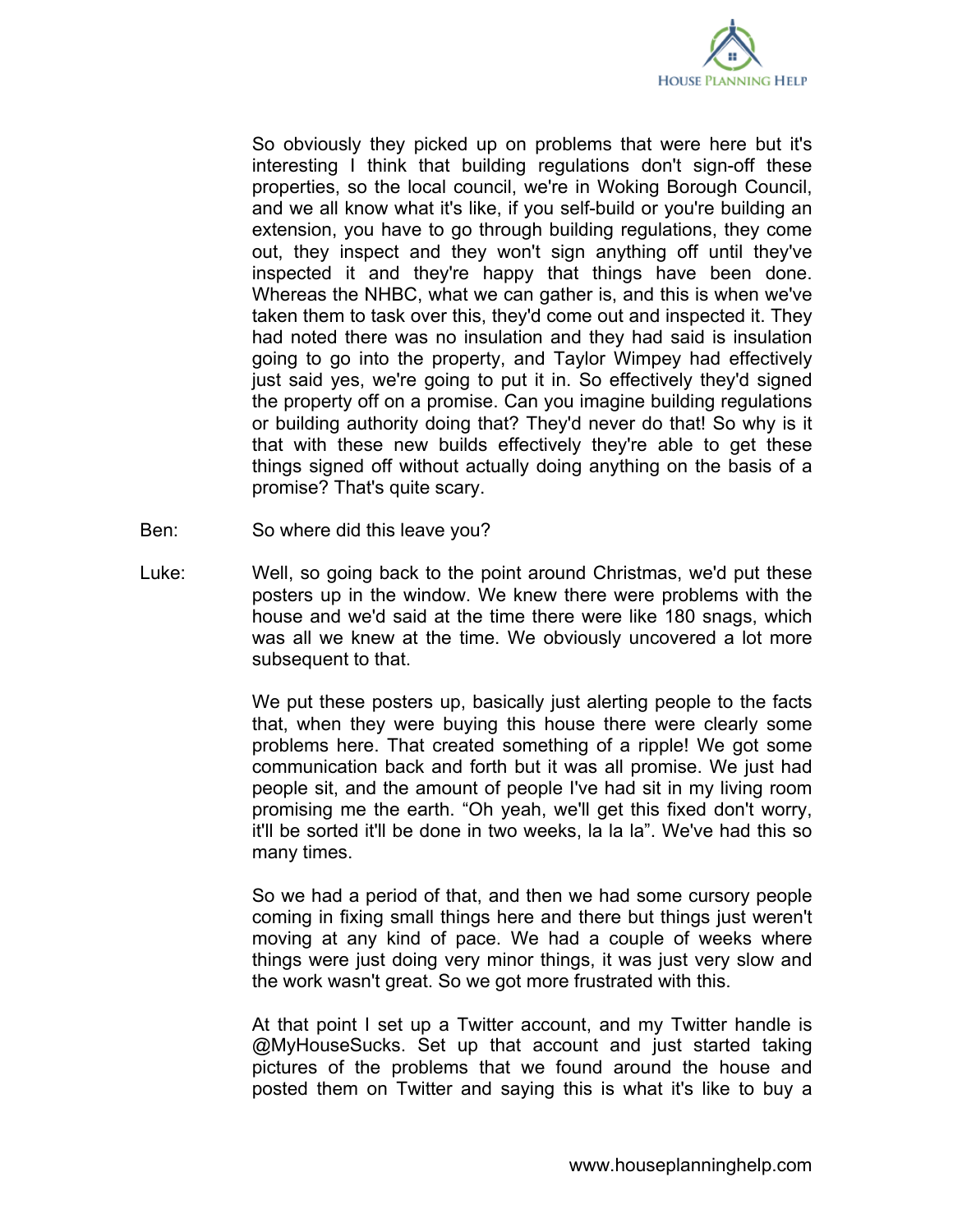

Taylor Wimpey home at Loddon Park. So we kind of posted these pictures up, and interestingly through doing that we discovered that all the neighbours that we have here in phase 1, had similar problems if not the same problems.

- Ben: Is this common though? I don't really know, I've never been through this process and that's one of the reasons for doing this interview, but is that what you expect when you get a new house?
- Luke: You shouldn't have to expect any of this. Now from what we can gather when you buy a new house typically then of course there are snags, you expect snags. It's a new house you're going to get small little problems here and there, like you know paint issues, little cracks and you get those fixed. That's what we'd absolutely expected!

Now it's interesting because when you buy a new house, certainly in our experience, we were not allowed to have the property surveyed. We couldn't have it inspected prior to purchase, so they would not allow... It's an active building site, they would not allow any personnel on site to do any kind of inspection prior to completion.

Now what they do, the way they sell this to you, is they say well it doesn't matter because you've got an NHBC guarantee for 10 years, it's a new house, any problems that you have our customer care team are on site and they'll rectify all that. We do a 7 day inspection, a 28 day inspection and we'll sort that all out. In our experience, that didn't happen. We didn't have a 7 day inspection, we didn't have a 28 day inspection and we had to keep pushing and nagging to have any kind of inspection done on it.

When we wrote, well when we spoke to our customer service rep on site, things weren't happening. When we wrote to the regional office things didn't happen. When we wrote to head office things didn't happen. It was only when I started the Twitter account that we got a response back from somebody in the marketing team at Taylor Wimpey saying "oh, well let us know". And I said "we've already sent you this huge letter of all these problems". And they said "Oh right, okay" and they started to react to it because suddenly it was in the public domain. Suddenly, it was taking their reputation down a notch and then they got interested.

And what I found from this is that I wasn't the only one. So a lot of my neighbours here in phase 1 had the same problems. Interestingly, after they discovered that our property had no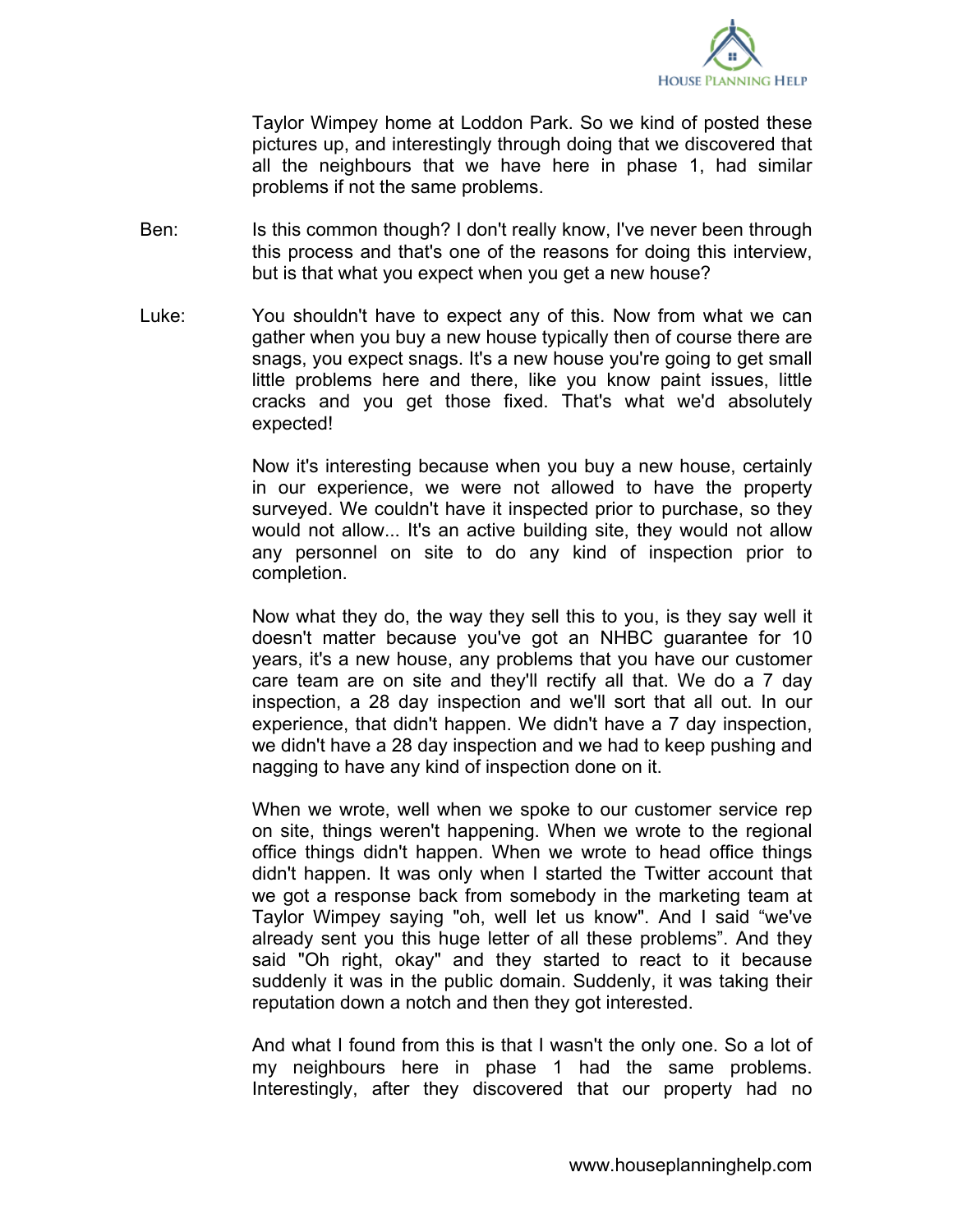

insulation, they carried on building properties of this type, here on this development they built I think another ten of them, with no insulation. So they already knew there was a problem, they already knew that we had no insulation.

- Ben: Had anyone with no insulation elsewhere discovered it at that stage or were you number one?
- Luke: We were number one. Now what they do, which is really interesting, is they zone down and they deal with you on an individual level. They do not like it if you discuss anything with your neighbours. So they come to you and they say "oh we're really sorry, it's an isolated incident, we have checked the other properties, they don't suffer from this," and they lie. Because they told us that about this property and they said "we've checked the other properties and they do have insulation, that's their initial finding and you know it's just you, it's an isolated incident." That was a complete bare-faced lie. None of the other properties of this type on this phase 1 of this development have insulation. None. Even the ones they developed and built after they discovered that we had no insulation, they carried on building them with no insulation.
- Ben: Have they explained why though? To me, obviously all of the podcasts that we've done are more self-builder, but that is just a key component of building a house! [Ben laughs.] So one house, I mean I can't even really, how would you make that mistake?
- Luke: How do you make the mistake? I mean they have sub-contractors, they had obviously on site they had a site-manager. The site manager was let go, so I'm assuming there was an issue with the site manager on site. I don't know, I'm not going to speculate, I don't know what happened. But obviously they're using subcontractors and the site manager oversees that. It's the site manager's job to sign off these things as they go through. Clearly that site manager signed off this property, not just this property but all the property types like this without having any insulation in them. And they knowingly built properties with no insulation in them because they knew that we didn't have it, which is really shocking. I think that's really, really shocking.

And even more shocking, is that not only was this property signed off by the NHBC but all of those properties were signed off by the NHBC! And Taylor Wimpey knew that they had no insulation in them, because they knew that we had no insulation!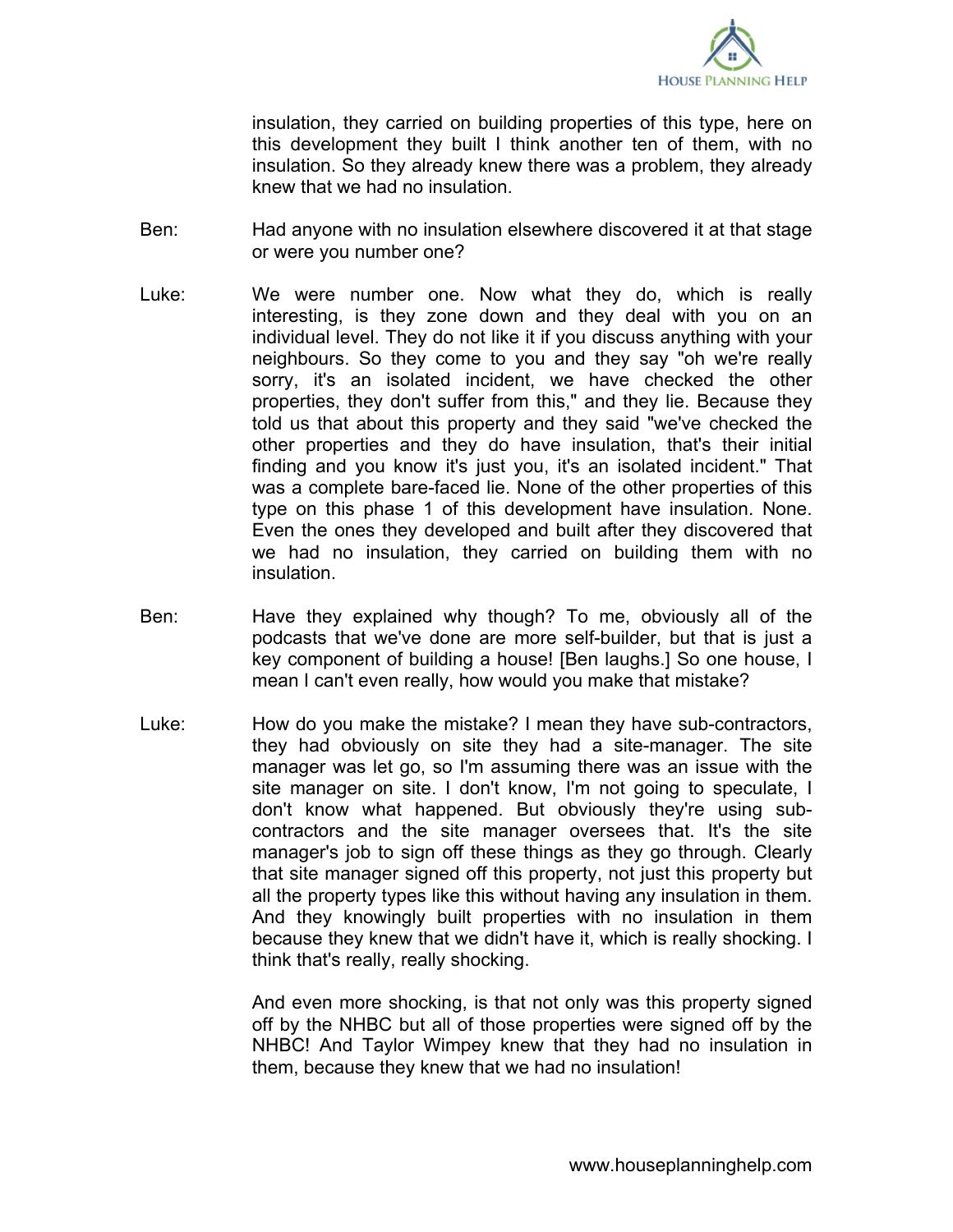

Subsequently, once we discovered this and we've started speaking to our neighbours, because we realised it wasn't an isolated incident because we actually, you know what, we actually talk to our neighbours! Our neighbours are nice people! And we all got together and suddenly we realised that we had common issues. Because lots of other people were cold in their houses, lots of other people had problems with you know issues like holes in the walls like we had here in the conservatory and so on, and we said "well I've got a similar problem."

And so I demanded a thermal survey, was conducted here at the property. Took me a while to get that through. They came out, conducted a thermal survey and discovered that even the remedial work they'd done after around Christmas time to try and put some insulation in, was completely terrible and wasn't really doing much. And they had to, they bought in a surveyor team who discovered that a tremendous amount of work needed to be done to rectify it. And not just on this property, but guess what, pretty much every single property in the first phase of this development had similar problems. Almost every single one. If it wasn't insulation problems there were other problems with trapped water, or condensation or other fundamental issues where things weren't properly vented and so on. The air brick issue is an ongoing issue for everybody around here, having to dig out the ground to uncover buried air bricks and air bricks that are too low to the ground. And bear in mind, this is a brownfield site. This was a landfill, so it's been backfilled after the house has been built, too high. So right now they're removing the soil that they put in.

- Ben: It's not the grass being mown outside. [Luke laughs.] If you can hear a little rumble in the background they're out there with diggers loading it all up! I must admit I thought that we were at a stage where you might be happy at the end of this story, but I don't know, we'll bide our time as we get there! [Both laugh.] So the insulation issue, huge, they've done a little bit. What more can be done?
- Luke: Well no, they have now fixed it so the work that was carried out, and if you look at my Twitter feed you'll see a picture, it's on my main picture of the house with the roof…
- Ben: Well maybe we can grab a few of these for the show notes as well?
- Luke: Sure, absolutely.
- Ben: I mean I have been following your Twitter account and it has been, it's been an interesting story. But as I say I think a lot of it is down to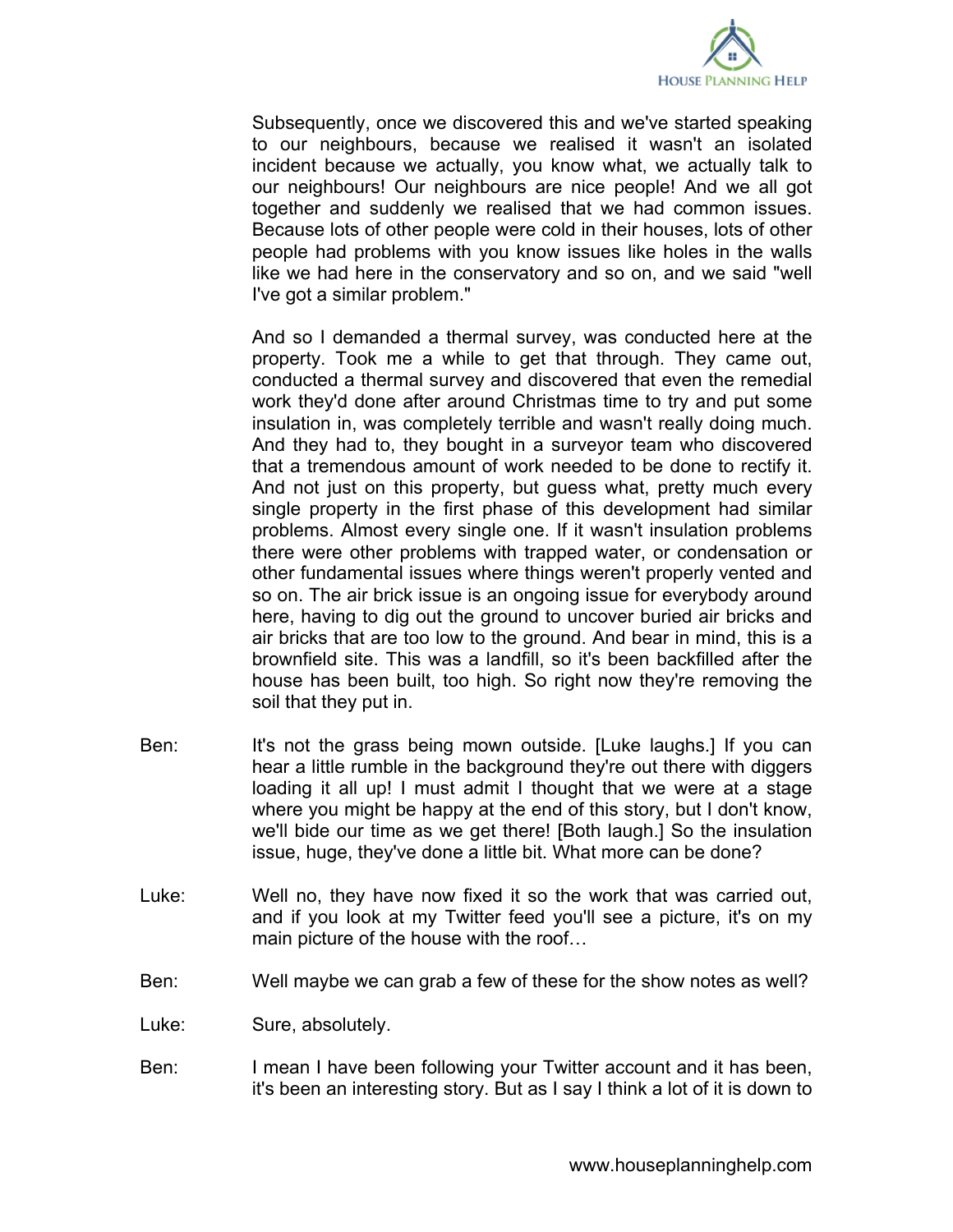

you and your marketing position and I would love to know how some of your neighbours whether they've, do you think any of them have just thought well I'll just live with it?

Luke: Well, yes. They have. And also the way that Taylor Wimpey have acted towards us is quite intimidating. So first of all they try and isolate you and try and make you feel like it's just you. And then they kind of try and make you feel like you're making a lot of fuss. It's like well you know you're being very picky. You kind of get that from them all the time. And actually I know that we're not.

> And also I'm prepared to stand up. I will always stand firm. So everything that I've done I've always said no, this is a problem you need to fix it. Here we are nearly a year on, I'm still fighting that! Even now! Our snag list is down to I think about 10 items. It's very very small. They've told us they've signed the property off even though we're not happy with a number of items that still need to be fixed. And we've had to fight. I've had to send emails back and forth, phone calls literally shouting at people. The last email I sent through I had to send it to Peter Redfern himself, I had to copy in our local MP who's been involved to try and support it, just to get action for them to resolve the last few outstanding items so we can actually have the property that we were supposed to have a year ago. Here we are a year on.

> And just to underscore just how much work has gone into this, so in total we have had workmen on site over the past year for a total of 14 weeks. Actually on site working whilst I'm trying to work from home, and I've had to supervise them throughout those 14 weeks because they're all over the place. So I've had that. Then on top of that we were moved out for a month and put into alternative accommodation. We were put into a small apartment in Reading town centre for a month, so in total it's taken them 18 weeks to get to this point, which I think is longer than it took them to build the house in the first place, just to rectify the problems! Which gives you an idea of how significant that is. And that doesn't include the ground works which is a further 4 weeks which is currently going on now. So that's a total of 22 weeks of rectification works that we've had at this property. Or will be when it's completed.

> And you know, this is a new house that was supposed to be handed over to us complete, that was signed off by the NHBC as being complete and being sorted. And the only reason we've had that is because I have fought tooth and nail every step of the way to get that. If I hadn't we wouldn't have got this work. They would have said "oh no, it's a small isolated incident, oh no it's not you..." And if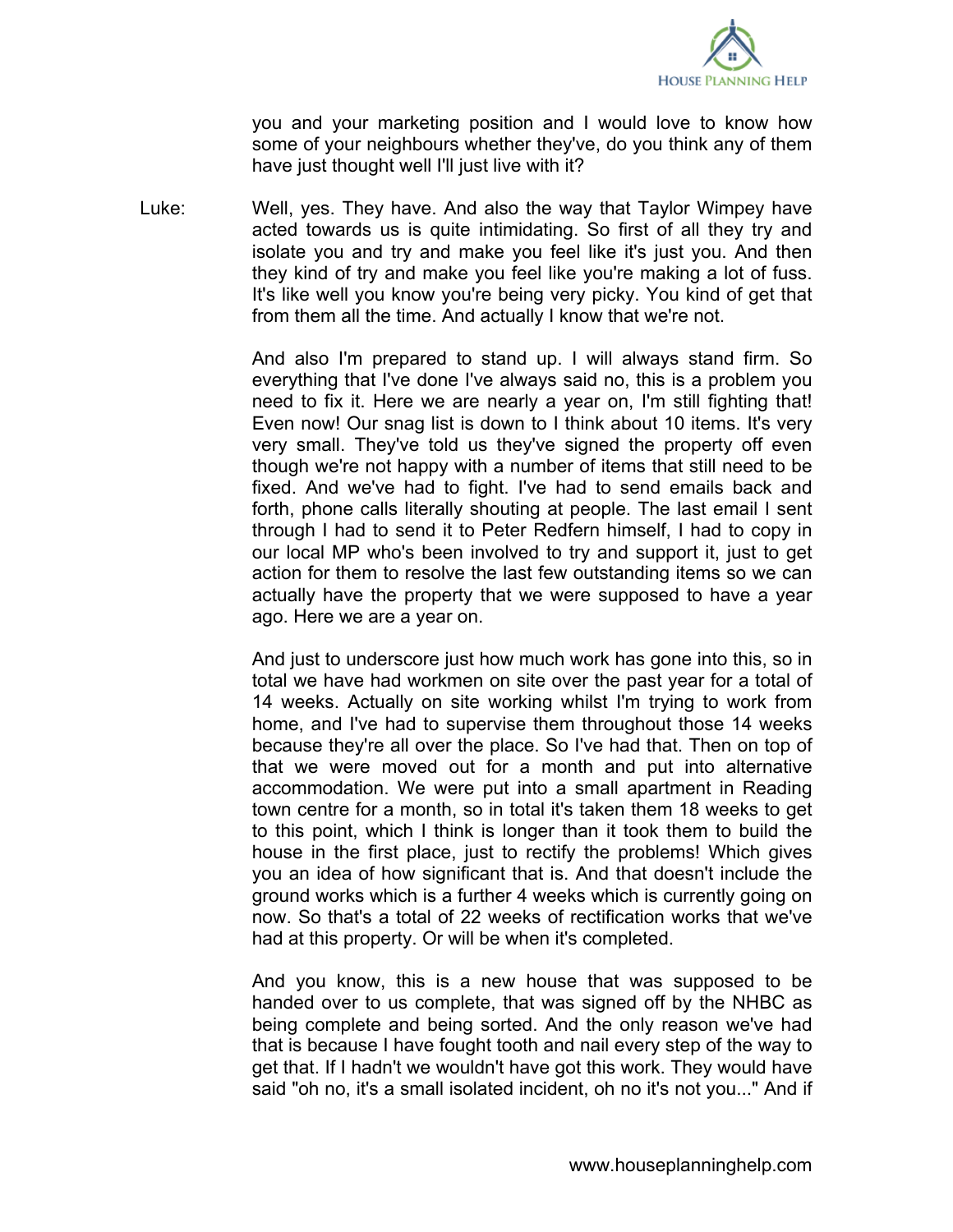

it wasn't for the fact we had all our neighbours had similar issues, I don't think we would have got as far as we have. Because you know effectively we uncovered a massive issue here. And the fact that everybody in this first phase was similarly affected. So because we all knew about it they couldn't try and, they couldn't deal with us on that individual basis. So their little plan fell apart.

But it's interesting through Twitter, I've spoken to a lot of people who've had similar problems from other developers. Not just Taylor Wimpey but from Persimmon and so on. Persimmon being quite highly mentioned as well who've had problems with them who've come back, and other Taylor Wimpey sites where they had similar problems. And Taylor Wimpey have done exactly the same thing, or Persimmon have done the same thing, and said "it's just you, it's an isolated incident, nobody else affected". They try and deal with you that way so that you don't speak to your neighbours about it. You don't talk to anyone about it, you just think okay it's just me I'll get it fixed everything will be fine. It doesn't affect anybody else. No doubt they rectify properties on certain developments where their neighbours are similarly affected and because they haven't complained, because they haven't made noise, they're not being fixed. It's a money saving initiative.

- Ben: We're talking big business here. This is one of the UK's big businesses and I don't have a problem with big businesses, if they are delivering things as they should be. And I always get the feeling at the end of this that we need to raise our game. It's a mixture of demand from the public wanting higher standards which I think you've demonstrated, and then also that stick from the government saying these are the regulations, actually are we meeting them?
- Luke: Well it shocks me actually as a consumer. So any other product that you might consume, if you were to buy a car, a television, a computer, whatever it might be, if you have a problem you speak to the place you bought it from or the manufacturer and say "I've got this problem", and typically they bend over backwards. I work for a large IT company so I've been in that situation. We have a customer who's made a purchase and there's been a problem and you do everything you can to ensure that they have a new replacement item, or repaired item. We'd typically compensate if there's any issues, significant issues, do everything that we can to ensure that we retain the customer.

Now isn't it weird when you buy a house, which is the largest purchase that you make, they work in completely the opposite way? There's no customer support really, they don't really care about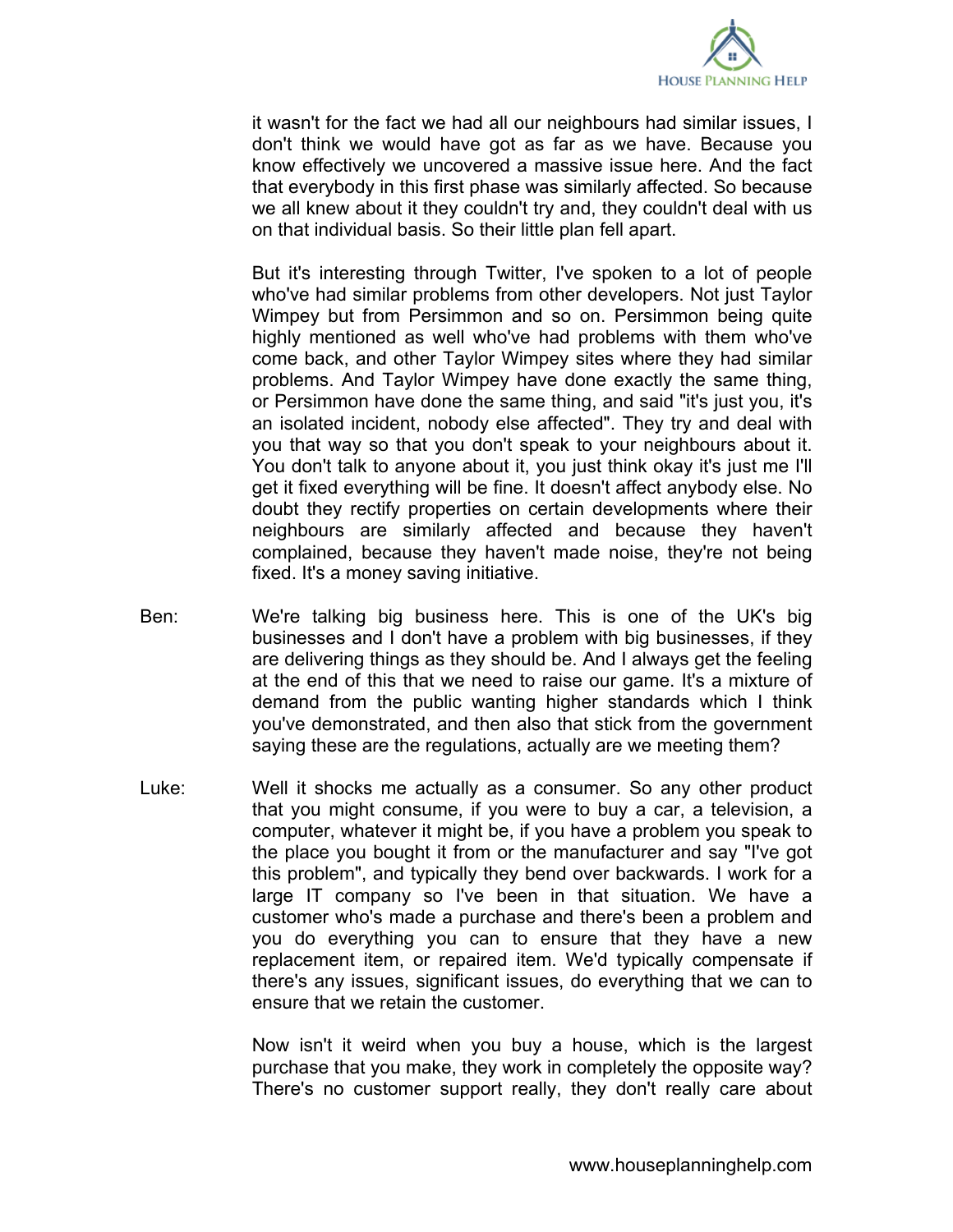

retaining you as a customer, they treat you terribly. They ignore you flatly. You have to fight tooth and nail. The only reason that we've got as far as we have is because the Twitter account, which led to a Daily Mail front page, which led to BBC being involved which led to a whole host of other things. Because of that negative publicity, Taylor Wimpey have reacted. If we hadn't had that publicity they wouldn't have reacted. And that's pretty obvious.

- Ben: Here's a good point then to ask you about the alternative route, because I know for this house you told me before how much you spent on it, it's a similar budget to what I want to spend on my selfbuild which I'm struggling to find land to begin with...
- Luke: Ah, there you go! Now we would have considered a self-build and we're a big fan of self-build and we love Grand Designs and we sit there and think wouldn't it be great to build our own property, to have it designed exactly as we want it and that would be fantastic.

The problem is you can't find the land and certainly in the areas we've looked we couldn't find land around here that would have been suitable for us to do that. And obviously it's quite a daunting task anyway. There's not as much support, it's much easier to walk into a new build because it's done for you. But when you do it you think you do it with the knowledge of the fact that this is all built to specific regulations that you've got the NHBC backing you up, supporting it, you've got the 10 year guarantee. What could possibly go wrong? Whereas if you self-build well there's all kinds of problems that could happen. Things could go wrong along the way, you get let down by suppliers, you're having to project manage it and so on. So it seemed like a much easier route.

In reality, here we are a year on, we're still finishing building our property. If we'd been able to find a plot of land, the reality is it probably would have taken the same amount of time to build our own property and we'd have a beautiful house we'd designed to our own specification.

But think about where we are today, and this is something that's become really obvious to me, the problem is the large house builders effectively get all the land so if I look around this area right now, there's a number of sites around us. Wokingham Borough Council are having this huge spree of building going on right now. It suits them brilliantly because, guess what, lots more council tax. I'm sure they're doing very well out of it.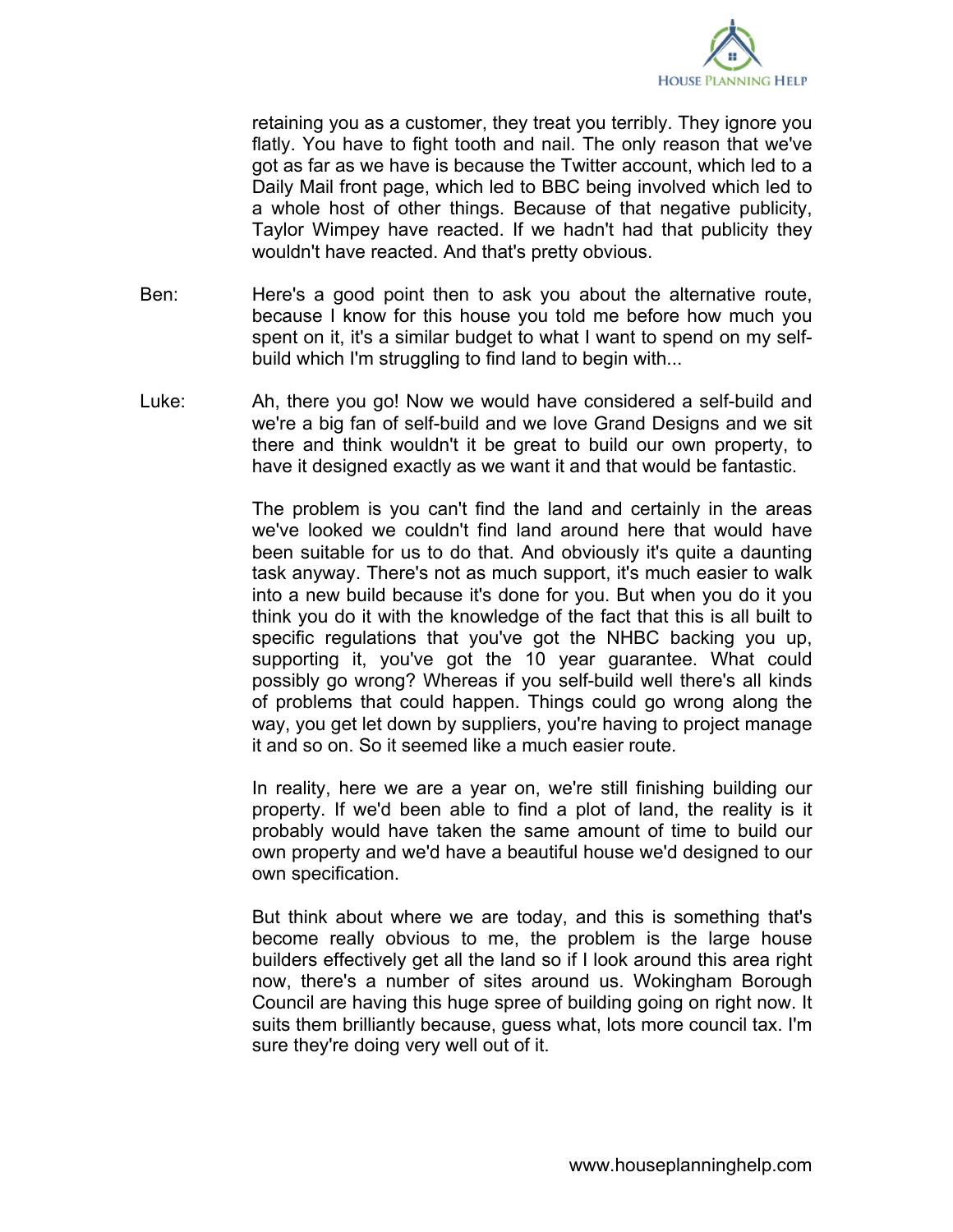

So they've given the land out to who is it, oh it's Persimmon, oh it's Taylor Wimpey, oh it's Barratt, oh it's Beaulieu, it's all the same big housebuilders. Redrow is the other one as well. So that's all of the, they've got them up so you can't get land because all of the land is going to the large developers. And then the large developers are building the houses, which are not being signed off by Wokingham Borough Council, they're being signed off by the NHBC, and who funds the NHBC? Oh it's the large house builders! So it's all incredibly self-serving and really quite bizarre because it feels like it's an industry which is corrupt at its core and they're effectively stifling the smaller house builders, the self-builders.

And I understand that we need more houses, that we have a housing crisis, and I agree we should be building more, but we should be building them to an appropriate standard. I don't understand why the government isn't fixing this? Why is the NHBC, which is effectively funded by the housebuilders, allowed to sign off all these properties? Which are being signed off effectively without meeting regulations. Why aren't building control for the councils that are giving away this land or selling this land off, signing off these properties? I don't understand.

- Ben: Just as you were saying that last bit I was thinking are you angry or are you passionate about this? Is there anything else? Let's say all of your issues have gone, everything's sorted. What happens then? Do you just step away from this?
- Luke: I don't think I can. Having gone through this process. I mean you ask if I'm angry, I'm so far beyond angry now. I was angry, probably a few months ago. I'm beyond that. I'm dispassionate about it now because it's taken so long, it's become part of my life, as terrible as that is. What annoys me is I kind of feel that I've uncovered a much bigger issue and it feels like that's not right. So why should other people have to go through the same process?

And why should we have this situation? We don't have this situation in other countries. You know in Germany we'd never have this situation. In France you wouldn't have this situation. So why is it in the UK that we're beholden by these large companies who snap up all the land, build these sub-standard properties, get them signed off by a body that they're paying for to sign them off, that don't meet regulations and that's all fine? We're okay with that? We shouldn't be okay with that. We absolutely shouldn't be okay with that. Someone should stand up and say this is wrong and I'm happy to be that person if that's what it takes because I know what it's like to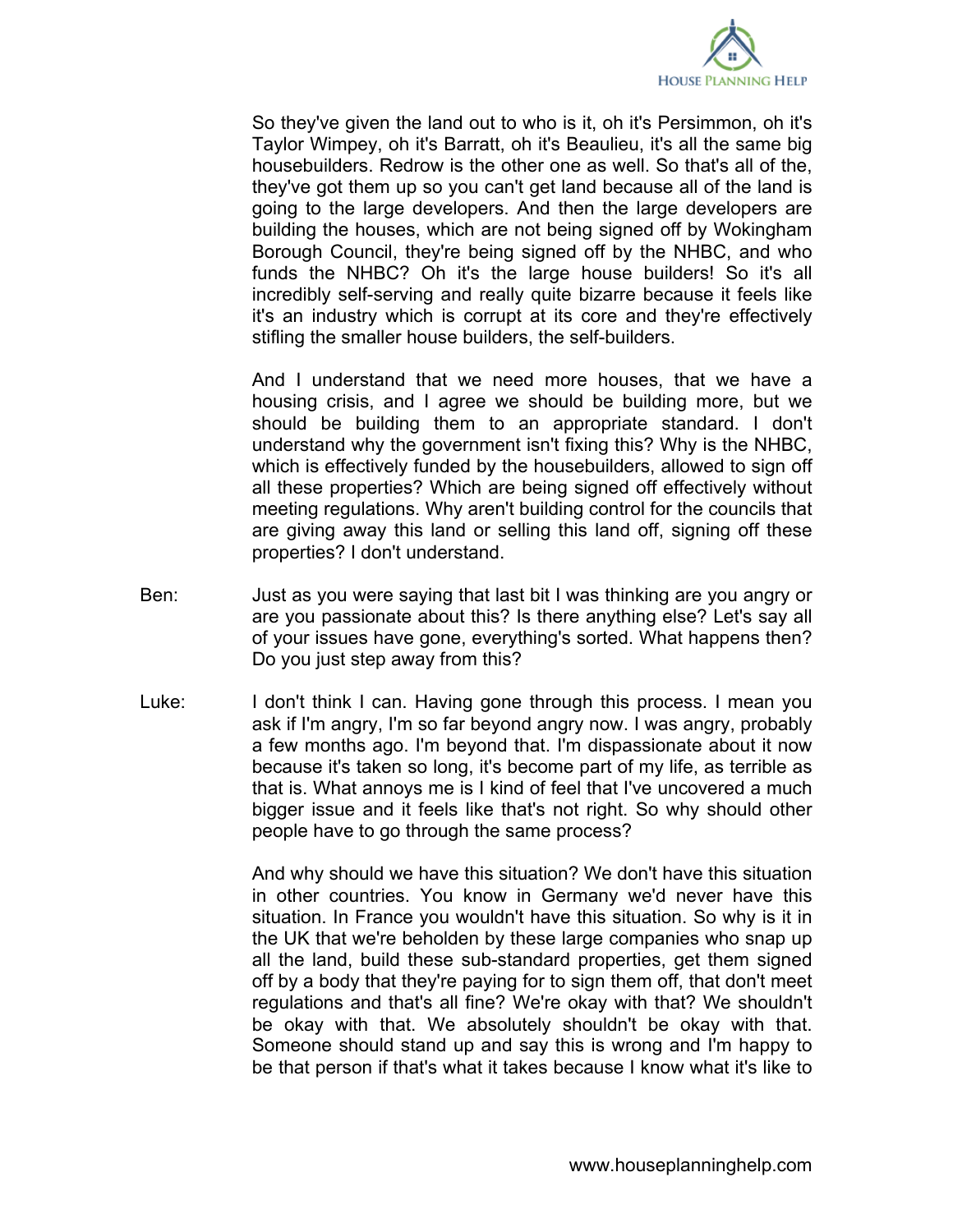

be on the bad side of that. I know what it's like to go through this process.

- Ben: Someone facing this right now, perhaps they'd had that thought of maybe self-building but it's the easier route of going down here, is there anything you can say to them to protect them or make them go into this and be able to come out the other side at least pleased with what they've got or is it just too complex?
- Luke: Don't give up is all I can say. So if you're in the same situation that we found ourselves in, don't listen to your developer when they say you're being fussy, that it's an isolated incident, that it's just you.
- Ben: But even before that stage, when they just begin?
- Luke: There's very little you can do. Because what we found when we bought this property, we weren't able to have this property inspected. I mean Taylor Wimpey flatly refused to allow anybody on site, it's an active building site, before completion. I mean we just absolutely could not have this place surveyed. We asked if we could and we were told no. They said you can get a snagging survey once you've completed. And that's full completion, so all our money is gone. We've paid for the house and it's not an inexpensive property.

So we've paid for it all and now we can inspect it, but they said "it's okay, you've got customer care on site, we'll rectify any issues for you, we'll do the 7 day snagging, the 28 day snagging, you've got a 10 year guarantee. So you feel like you're protected. And the 10 year guarantee we've discovered doesn't really mean anything, because it's from NHBC and it's probably not worth the paper it's printed on.

And then the customer care support is so poor that they wear you down to a point that you end up giving up. Which I think is a money saving initiative on their side. They just try and not do the work because it costs them money. So they wear you down and wear you down and wear you down to the point you think, I'm going to give up. Many a time I have thought I'm going to give up, I've had enough of this. And I've fought through it and said no, we want the house we paid for, let's get it finished. And it's been a really, really tough struggle to get to this point. And you might think oh well it's okay I'll get appropriately compensated. I doubt that very much. Certainly Taylor Wimpey have not spoken to us about any level of compensation. Having spoken to legal representation they're saying that there is potential compensation but it's going to be very, very,